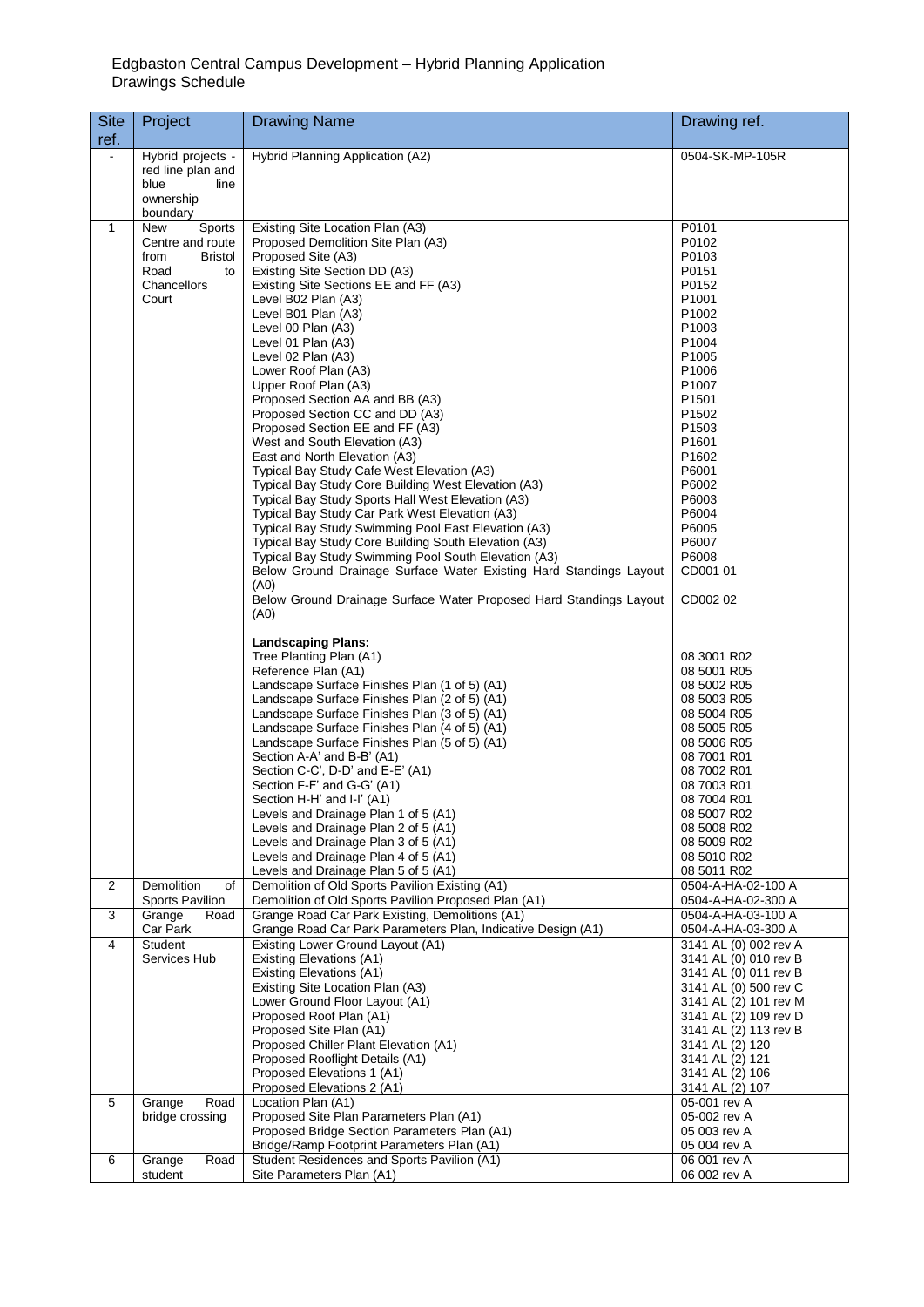## Edgbaston Central Campus Development – Hybrid Planning Application Drawings Schedule

| <b>Site</b><br>ref. | Project                                   | <b>Drawing Name</b>                                                                                                | Drawing ref.                                 |
|---------------------|-------------------------------------------|--------------------------------------------------------------------------------------------------------------------|----------------------------------------------|
|                     | residences and                            | Maximum Storey Heights Parameters Plan (A1)                                                                        | 06 004 rev A                                 |
|                     | sports pavilion                           | Maximum Building Footprint Parameters Plan (A1)<br>Access and Views Parameters Plan (A1)                           | 06 005 rev A<br>06 006 rev A                 |
|                     |                                           | <b>Building Massing Parameters Plan (A1)</b>                                                                       | 06 008 rev B                                 |
| $\overline{7}$      | Demolition<br>of<br><b>Terrace Huts</b>   | Demolition of Terrace Huts Existing, Demolitions (A1)<br>Demolition of Terrace Huts Proposed Surface Car Park (A1) | 0504-A-HA-07-100 B<br>0504-A-HA-07-300 B     |
| 8                   | <b>Demolition</b><br>of                   | Demolition of Chemistry West Existing, Demolitions (A1)                                                            | 0504-A-HA-08-100 A                           |
|                     | Chemistry West<br>research<br>and<br>unit |                                                                                                                    |                                              |
| 9                   | <b>Demolition</b><br>of<br>Old Gym        | Demolition of Old Gym Existing, Demolitions (A1)<br>Demolition of Old Gym Proposed Landscaping Plan (A1)           | 0504-A-HA-09-100 A<br>0504-A-HA-09-300 A     |
| 10                  | 'Green<br>Heart'                          | 'Green Heart' Landscaping South - Existing (A1)                                                                    | 0504-A-HA-10a-100 A                          |
|                     | landscaping                               | 'Green Heart' Landscaping Demolitions (A1)<br>'Green Heart' Landscaping Parameters Plans (A1)                      | 0504-A-HA-10ab-101 B<br>0504-A-HA-10ab-300 A |
|                     |                                           | 'Green Heart' Landscaping Indicative Design (A1)                                                                   | 0504-A-HA-10ab-301 A                         |
|                     |                                           | 'Green Heart' Landscaping North - Existing (A1)                                                                    | 0504-A-HA-10b-100 A                          |
|                     |                                           | Temporary Car Park Existing, Demolitions, Proposed Layout (A1)                                                     | 0504-A-HA-10c-100 A                          |
| 11                  | Demolition<br>of<br>existing library      | Demolition of Existing Library and Old Brick Store - Existing, Demolitions<br>(A1)                                 | 0504-A-HA-11ab-100 A                         |
|                     |                                           | Demolition of Existing Library and Old Brick Store - Existing (A1)                                                 | 0504-A-HA-11ab-101 A                         |
| 12                  | <b>Demolition</b><br>of                   | See plans for project 15 Library Enabling Works                                                                    |                                              |
| 13                  | sub station 24<br><b>New</b><br>main      | Proposed Library Parameters Plan (A1)                                                                              | 3170 AL (0) 001 rev B                        |
|                     | campus library                            | Site Sections Parameters (A1)                                                                                      | 3170 AL (0) 002 rev B                        |
|                     |                                           | Proposed Library Parameters Visuals (A1)                                                                           | 3170 AL (0) 003 rev B                        |
|                     |                                           | Proposed Library Design Guidelines Plans (A1)                                                                      | 3170 AL (0) 004 rev B                        |
|                     |                                           | Outline Site Demolition Plan (A1)                                                                                  | 3170 AL (0) 005 rev B                        |
| 14                  | Demolition<br>of                          | Existing Site Plan (A1)<br>Demolition of Munrow Centre Existing, Demolitions (A1)                                  | 3170 AL (0) 006<br>0504-A-HA-14-100 B        |
|                     | Munrow Sports                             | Demolition of Munrow Centre Existing (A1)                                                                          | 0504-A-HA-14-101 A                           |
| 15                  | Centre<br>Library enabling                | Library Enabling Works and Demolition of Substation 24 - Existing (A1)                                             | 0504-A-HA-15-100 A                           |
|                     | works                                     | Library Enabling Works and Demolition of Substation 24 Existing Ground                                             | 0504-A-HA-15-101 B                           |
|                     |                                           | Levels, Demolitions (A1)<br>Library Enabling Works and Demolition of Substation 24 Parameters Plan<br>(A1)         | 0504-A-HA-15-300 A                           |
|                     |                                           | Library Enabling Works and Demolition of Substation 24 Indicative<br>Grounds Levels (A1)                           | 0504-A-HA-15-301 A                           |
|                     |                                           | Library Enabling Works and Demolition of Substation 24 Indicative Layout<br>(A1)                                   | 0504-A-HA-15-302 A                           |
|                     |                                           | Library Enabling Works and Demolition of Substation 24 New Library Store<br>Parameters Plan (A1)                   | 0504-A-HA-15-303 A                           |
|                     |                                           | Library Enabling Works and Demolition of Substation 24 New Library Store<br>Parameters - View (A1)                 | 0504-A-HA-15-304 A                           |
| 16                  | Development of<br>site of Munrow          | Replacement Development on site of Munrow Sports Centre - Existing<br>(A1)                                         | 0504-A-HA-16-100 A                           |
|                     | <b>Sports Centre</b>                      | Replacement Development on Site of Munrow Sports Centre Parameters<br>Plan (A1)                                    | 0504-A-HA-16-300 A                           |
|                     |                                           | Replacement Development on Site of Munrow Sports Centre Indicative<br>Ground Levels (A1)                           | 0504-A-HA-16-301 A                           |
|                     |                                           | Replacement Development on Site of Munrow Sports Centre Indicative<br>Layout (A1)                                  | 0504-A-HA-16-302 A                           |
|                     |                                           | Replacement Development on Site on Munrow Sports Pavilion Parameters<br>Plan (A1)                                  | 0504-A-HA-16-303 A                           |
|                     |                                           | Replacement Development on Site of Munrow Sports Centre New Sports<br>Pavilion Parameters Views (A1)               | 0504-A-HA-16-304 A                           |
| 17                  | <b>Pritchatts</b><br>road                 | Pritchatts Road Improvements Indicative Design (A3)                                                                | 0504-A-HA-17-301 A                           |
|                     | improvements                              | Pritchatts Road Improvements Existing, Demolitions (A1)<br>Pritchatts Road Improvements Parameters Plan (A1)       | 0504-A-HA-17-100 A<br>0504-A-HA-17-300 A     |
| 18                  | Access road to                            | Access Road Behind Gisbert Kapp - Existing (A1)                                                                    | 0504-A-HA-18-100 A                           |
|                     | rear of Gisbert                           | Access Road Behind Glsbert Kapp - Demolitions (A1)                                                                 | 0504-A-HA-18-101 A                           |
|                     | Kapp                                      | Access Road Behind Gisbert Kapp - Parameters Plan (A3)                                                             | 0504-A-HA-18-300 A                           |
| 19                  | Gisbert<br>Kapp                           | Access Road Behind Gisbert Kapp - Indicative Design (A3)<br>Proposed Car Park Parameters Plan (A1)                 | 0504-A-HA-18-301 A<br>3182 AL (0) 001 rev E  |
|                     | Car Park                                  | Proposed Car Park Massing Visuals (A1)                                                                             | 3182 AL (0) 002 rev E                        |
| 20                  | Road<br>Pritchatts                        | Existing Site Plan (A3)                                                                                            | 2903/050 rev A                               |
|                     | Car Park                                  | Proposed Site Plan (A3)<br>Demolition Plan (A3)                                                                    | 2903/060 rev A<br>2903/065                   |
| 21                  | Pedestrian<br>and                         | Route to the Vale Existing sheet 1/2 (A1)                                                                          | 0504-A-HA-21-100 A                           |
|                     | cycle route to                            | Route to the Vale Existing, sheet 2/2 (A1)                                                                         | 0504-A-HA-21-101 B                           |
|                     | The Vale                                  | Route to the Vale Demolitions, sheet 1/2 (A1)                                                                      | 0504-A-HA-21-102 B                           |